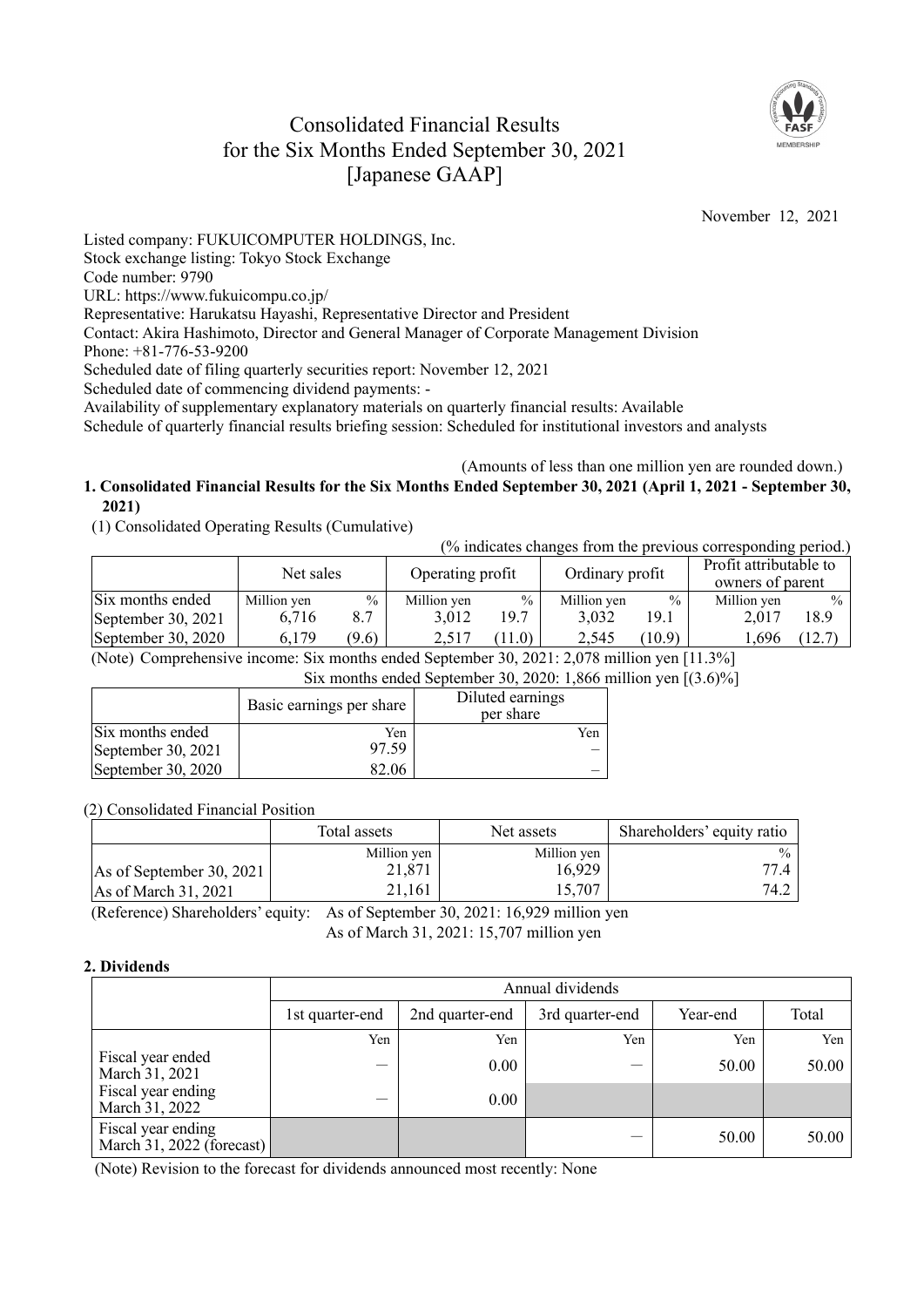## **3. Consolidated Financial Results Forecast for the Fiscal Year Ending March 31, 2022 (April 1, 2021 – March 31, 2022)**

|           |             |               |                  |               |                                                               |               |                             |       | 70 marcates changes from the previous corresponding period.) |
|-----------|-------------|---------------|------------------|---------------|---------------------------------------------------------------|---------------|-----------------------------|-------|--------------------------------------------------------------|
|           | Net sales   |               | Operating profit |               | Profit attributable<br>Ordinary profit<br>to owners of parent |               | Basic earnings<br>per share |       |                                                              |
|           | Million ven | $\frac{0}{0}$ | Million ven      | $\frac{0}{0}$ | Million ven                                                   | $\frac{0}{0}$ | Million ven                 | $\%$  | Yen                                                          |
| Full year | 13.190      |               | 5,200            | 0.2           | 5.240                                                         | 0.1           | 3.450                       | (2.2) | 166.86                                                       |

 $(%$  indicates changes from the previous corresponding period.)

(Note) Revision to the financial results forecast announced most recently: None

### **\* Notes:**

(1) Changes in significant subsidiaries during the period under review: None (Changes in specified subsidiaries resulting in changes in scope of consolidation) Newly included: – (Company name:) Excluded: – (Company name:)

(2) Accounting policies adopted specially for the preparation of quarterly consolidated financial statements: None

- (3) Changes in accounting policies, changes in accounting estimates, and restatement
	- 1) Changes in accounting policies in accordance with changes in accounting standards, etc.: Yes
	- 2) Changes in accounting policies other than 1) above: None
	- 3) Changes in accounting estimates: None
	- 4) Restatement: None

(4) Total number of issued and outstanding shares (ordinary shares)

|                              | 1) Total number of issued and outstanding shares at the end of the period (including treasury shares): |
|------------------------------|--------------------------------------------------------------------------------------------------------|
| As of September 30, $2021$ : | 20,700,000 shares                                                                                      |

| 2) Total number of treasury shares at the end of the period: |                   |
|--------------------------------------------------------------|-------------------|
| As of September 30, 2021:                                    | 24,719 shares     |
| As of March 31, 2021:                                        | 24,596 shares     |
| 3) Average number of shares during the period:               |                   |
| Six months ended September 30, 2021:                         | 20,675,301 shares |
| Six months ended September 30, 2020:                         | 20,675,452 shares |

As of March 31, 2021: 20,700,000 shares

\* These quarterly consolidated financial results are outside the scope of quarterly review by certified public accountants or an audit firm.

\* Explanation of the proper use of financial results forecast and other notes

The performance outlook and other forward-looking statements herein are based on information currently available to the Company and certain assumptions that the Company has deemed reasonable, and actual results may differ significantly from the forecasts due to various factors.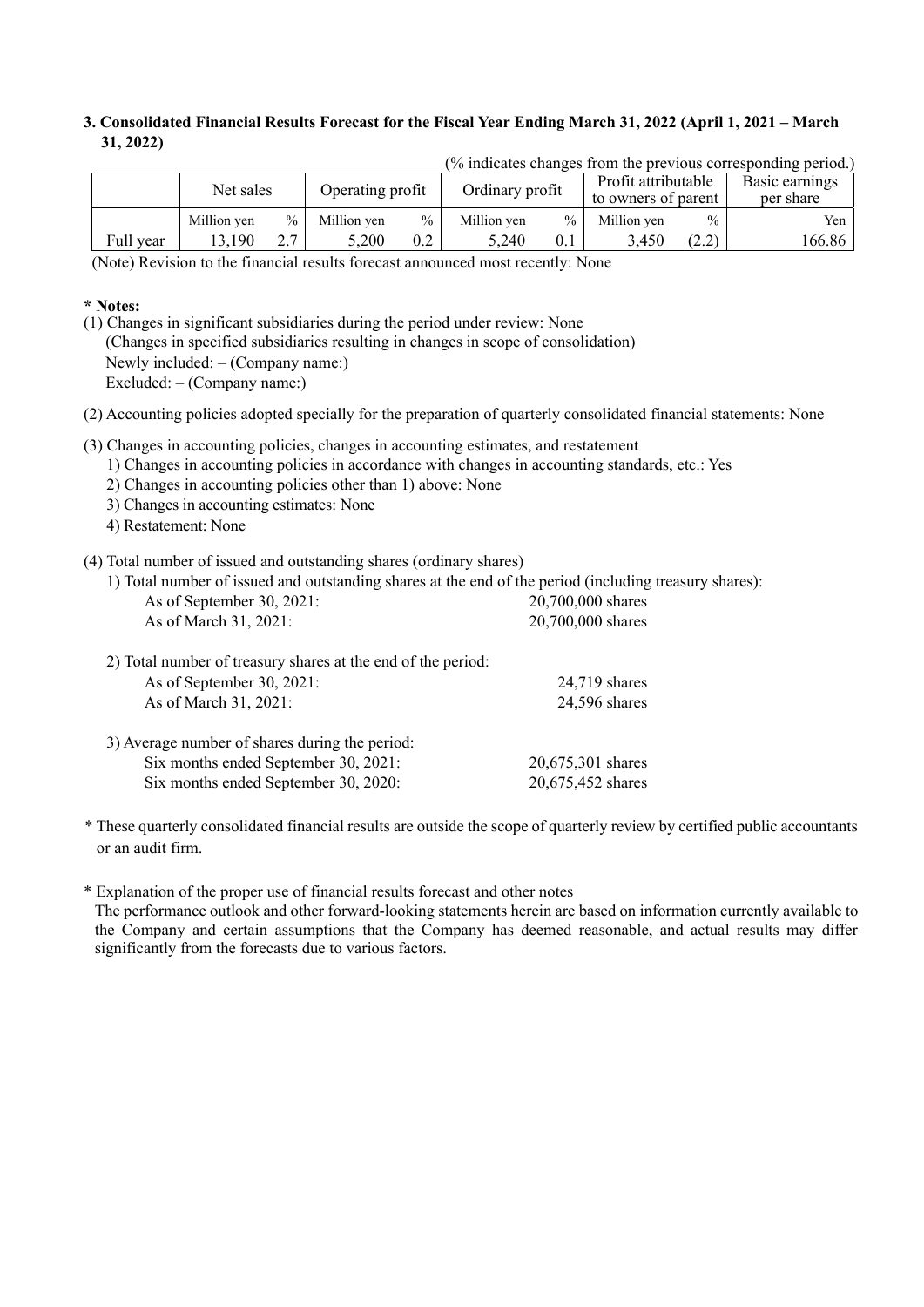Table of Contents - Attachments

| (2) Explanation of Financial Position manufactured contain the control of Financial Position manufactured and 3 |  |
|-----------------------------------------------------------------------------------------------------------------|--|
| (3) Explanation of Consolidated Financial Results Forecast and Other Forward-looking Information  3             |  |
|                                                                                                                 |  |
|                                                                                                                 |  |
|                                                                                                                 |  |
| Quarterly Consolidated Statements of Income                                                                     |  |
|                                                                                                                 |  |
| Quarterly Consolidated Statements of Comprehensive Income                                                       |  |
|                                                                                                                 |  |
|                                                                                                                 |  |
|                                                                                                                 |  |
|                                                                                                                 |  |
|                                                                                                                 |  |
|                                                                                                                 |  |
|                                                                                                                 |  |
|                                                                                                                 |  |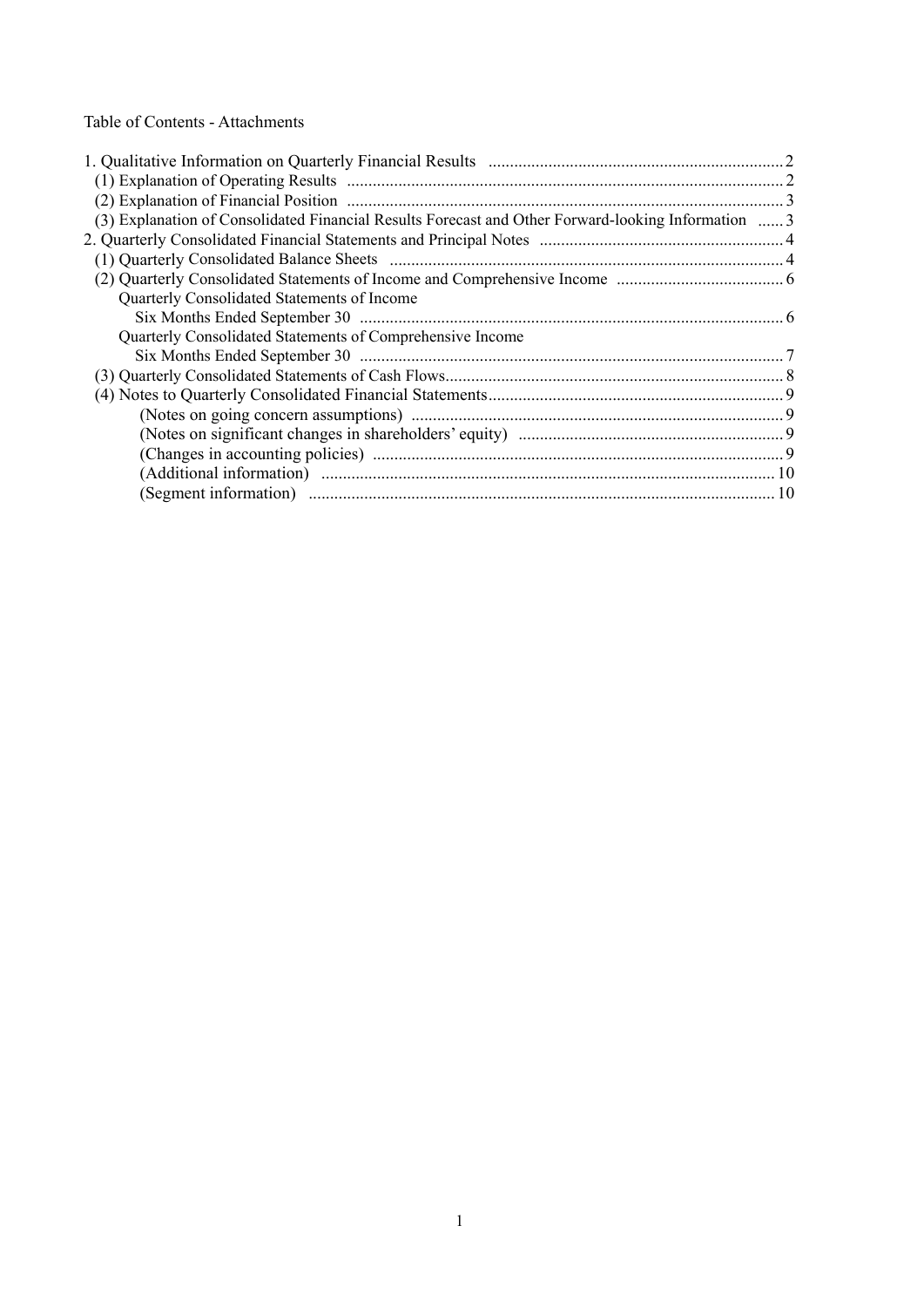### 1. Qualitative Information on Quarterly Financial Results

#### (1) Explanation of Operating Results

For the six months ended September 30, 2021, the Group (the Company and its consolidated subsidiaries) posted net sales of 6,716 million yen (an 8.7% increase year-on-year), operating profit of 3,012 million yen (a 19.7% increase year-on-year), ordinary profit of 3,032 million yen (a 19.1% increase year-on-year), and profit attributable to the owners of the parent of 2,017 million yen (an 18.9% increase year-on-year).

Status by segment is as follows.

The reportable segments have been renamed from the first quarter of the fiscal year under review. This change is the renaming of the segments and does not affect segment information.

#### 1) Architecture System Business

In the architecture system business, net sales were 3,101 million yen (an 8.6% increase year-on-year) and operating profit was 1,174 million yen (an 18.0% increase year-on-year), achieving increases both in sales and in profit.

During the six months ended September 30, 2021, the housing business achieved increases both in sales and in profit year-on-year thanks to increases in optional sales in response to revisions to the Building Energy Efficiency Act and support by IT introduction subsidies. Also in the building materials business, whose main product is a 3D catalog site, the business performance remains firm with an increase in the number of corporate customers.

#### 2) Surveying/Civil Engineering System Business

In the surveying/civil engineering system business, net sales were 3,477 million yen (a 6.5% increase year-onyear), and operating profit was 1,744 million yen (a 17.4% increase year-on-year). In the surveying/civil engineering system business, the performance of the segment achieved increases both in sales and in profit yearon-year as a result of the steady performance of the civil engineering and construction infrastructure businesses in particular, supported by the spread of i-Construction and the government measures related to BIM/CIM.

#### 3) IT Solutions Business

In the IT solutions business, net sales were 137 million yen (a 136.6% increase year-on-year), and operating profit was 21 million yen (operating loss of 47 million yen for the corresponding period in the previous fiscal year).

During the six months ended September 30, 2021, the business achieved increases both in sales and in profit year-on-year because of a firm increase in the sales of the business related to elections for the heads of municipalities etc. in response to the increasing needs of the news media toward surveys in anticipation of a House of Representatives election.

The "Accounting Standard for Revenue Recognition" (ASBJ Statement No. 29, March 31, 2020) and other standards have been applied from the beginning of the first quarter of the fiscal year under review. For details, please refer to "(4) Notes to Quarterly Consolidated Financial Statements (Changes in accounting policies), (Segment information) of 2. Quarterly Consolidated Financial Statements and Principal Notes."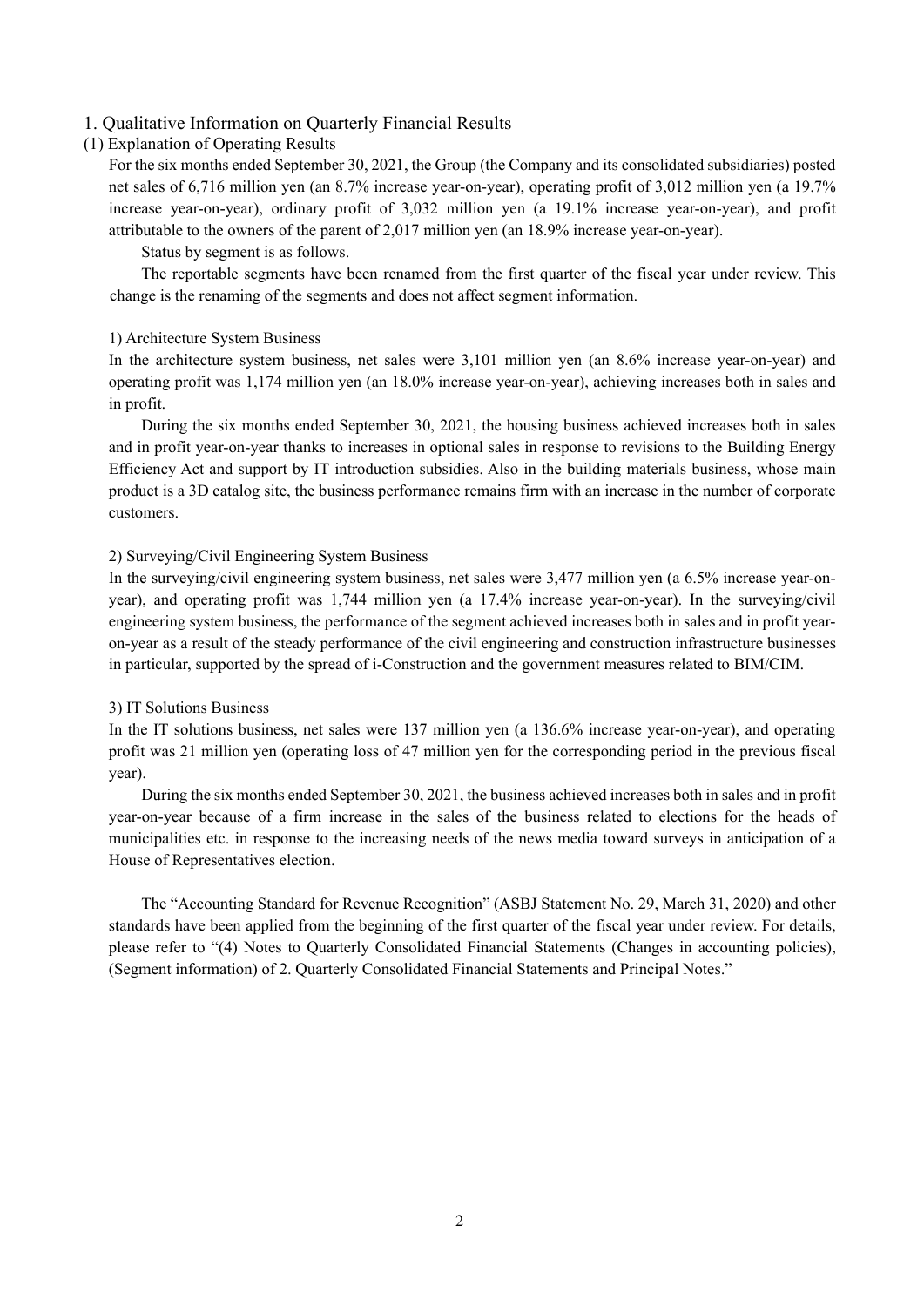#### (2) Explanation of Financial Position

Total assets as of the end of the second quarter of the fiscal year under review were 21,871 million yen, an increase of 709 million yen from the end of the previous fiscal year. This was mainly due to an increase in cash and deposits, trade receivables and investment securities.

Total liabilities decreased by 511 million yen compared with the end of the previous fiscal year to 4,941 million yen. This was primarily due to decreases in income taxes payable and provision for bonuses.

Net assets increased by 1,221 million yen compared with the end of the previous fiscal year to 16,929 million yen. As a result, shareholders' equity ratio stood at 77.4%.

During the six months ended September 30, 2021, cash and cash equivalents (hereinafter referred to as "funds") increased by 285 million yen from the end of the previous fiscal year to 13,883 million yen.

The status of cash flows and its main factors for the six months ended September 30, 2021 are as follows. (Cash flows from operating activities)

Funds provided by operating activities amounted to 1,408 million yen (compared to 1,764 million yen acquired for the corresponding period in the previous fiscal year). This was mainly due to profit before income taxes of 3,032 million yen, depreciation of 92 million yen, and income taxes paid of 1,322 million yen.

(Cash flows from investing activities)

Funds used in investing activities amounted to 90 million yen (compared to 207 million yen used for the corresponding period in the previous fiscal year). This was mainly due to purchase of property, plant and equipment of 17 million yen and purchase of intangible assets of 70 million yen.

(Cash flows from financing activities)

Funds used in financing activities amounted to 1,033 million yen (compared to 928 million yen used for the corresponding period in the previous fiscal year). This was mainly due to dividends paid.

(3) Explanation of Consolidated Financial Results Forecast and Other Forward-looking Information The consolidated financial results forecast remains unchanged from the forecast disclosed on May 14, 2021.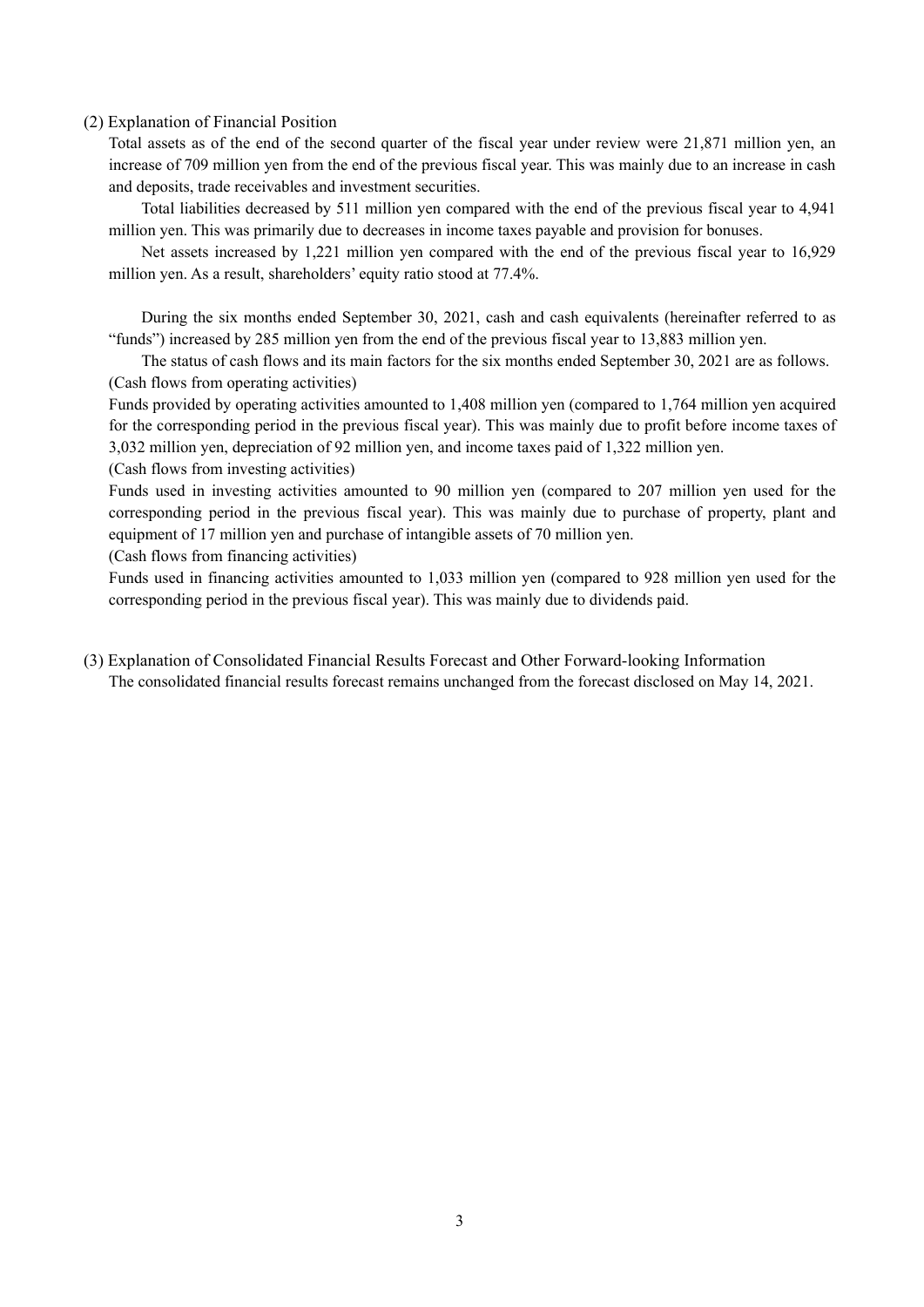## 2. Quarterly Consolidated Financial Statements and Principal Notes

(1) Quarterly Consolidated Balance Sheets

|                                       |                      | (Million yen)            |
|---------------------------------------|----------------------|--------------------------|
|                                       | As of March 31, 2021 | As of September 30, 2021 |
| Assets                                |                      |                          |
| Current assets                        |                      |                          |
| Cash and deposits                     | 13,598               | 13,883                   |
| Notes and accounts receivable - trade | 1,757                | 2,070                    |
| Merchandise and finished goods        | 42                   | 25                       |
| Work in process                       | $\overline{2}$       | 4                        |
| Raw materials and supplies            | 180                  | 180                      |
| Other                                 | 680                  | 792                      |
| Allowance for doubtful accounts       | (3)                  | (3)                      |
| Total current assets                  | 16,257               | 16,954                   |
| Non-current assets                    |                      |                          |
| Property, plant and equipment         |                      |                          |
| Buildings and structures, net         | 1,176                | 1,141                    |
| Land                                  | 1,153                | 1,153                    |
| Other, net                            | 113                  | 104                      |
| Total property, plant and equipment   | 2,442                | 2,399                    |
| Intangible assets                     | 170                  | 207                      |
| Investments and other assets          |                      |                          |
| Investment securities                 | 1,516                | 1,596                    |
| Deferred tax assets                   | 446                  | 384                      |
| Other                                 | 332                  | 333                      |
| Allowance for doubtful accounts       | (4)                  | (4)                      |
| Total investments and other assets    | 2,290                | 2,309                    |
| Total non-current assets              | 4,903                | 4,916                    |
| <b>Total</b> assets                   | 21,161               | 21,871                   |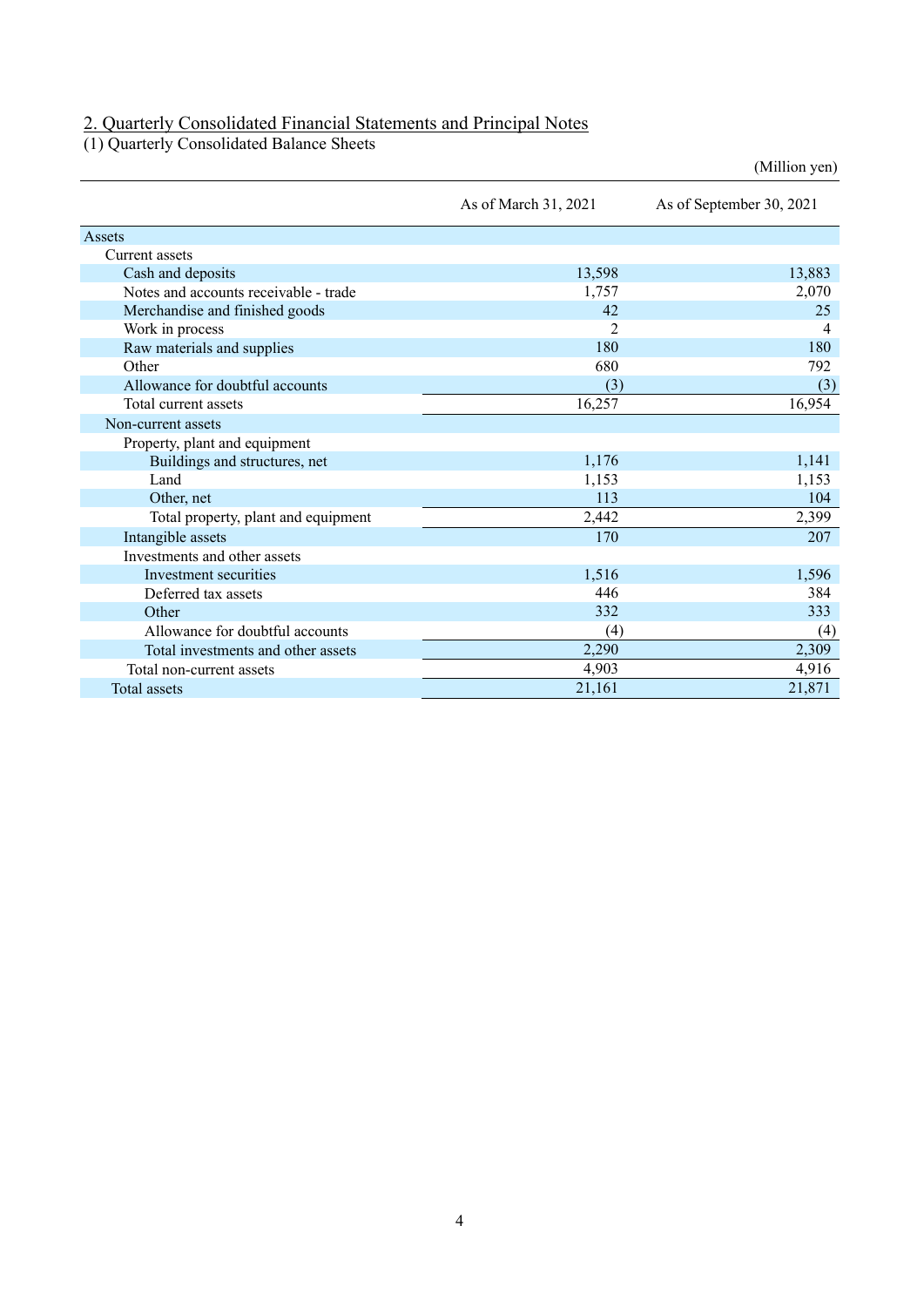|                                                             | As of March 31, 2021 | As of September 30, 2021 |
|-------------------------------------------------------------|----------------------|--------------------------|
| Liabilities                                                 |                      |                          |
| <b>Current liabilities</b>                                  |                      |                          |
| Notes and accounts payable - trade                          | 48                   | 56                       |
| Income taxes payable                                        | 1,226                | 1,027                    |
| Advances received                                           | 2,308                | 2,283                    |
| Provision for bonuses                                       | 707                  | 561                      |
| Provision for bonuses for directors (and other<br>officers) | 56                   | 29                       |
| Other                                                       | 918                  | 761                      |
| Total current liabilities                                   | 5,265                | 4,719                    |
| Non-current liabilities                                     |                      |                          |
| Deferred tax liabilities                                    | 188                  | 222                      |
| Total non-current liabilities                               | 188                  | 222                      |
| <b>Total liabilities</b>                                    | 5,453                | 4,941                    |
| Net assets                                                  |                      |                          |
| Shareholders' equity                                        |                      |                          |
| Share capital                                               | 1,631                | 1,631                    |
| Capital surplus                                             | 1,500                | 1,500                    |
| Retained earnings                                           | 12,040               | 13,201                   |
| Treasury shares                                             | (59)                 | (59)                     |
| Total shareholders' equity                                  | 15,113               | 16,274                   |
| Accumulated other comprehensive income                      |                      |                          |
| Valuation difference on available-for-sale<br>securities    | 594                  | 655                      |
| Total accumulated other comprehensive<br>income             | 594                  | 655                      |
| Total net assets                                            | 15,707               | 16,929                   |
| Total liabilities and net assets                            | 21,161               | 21,871                   |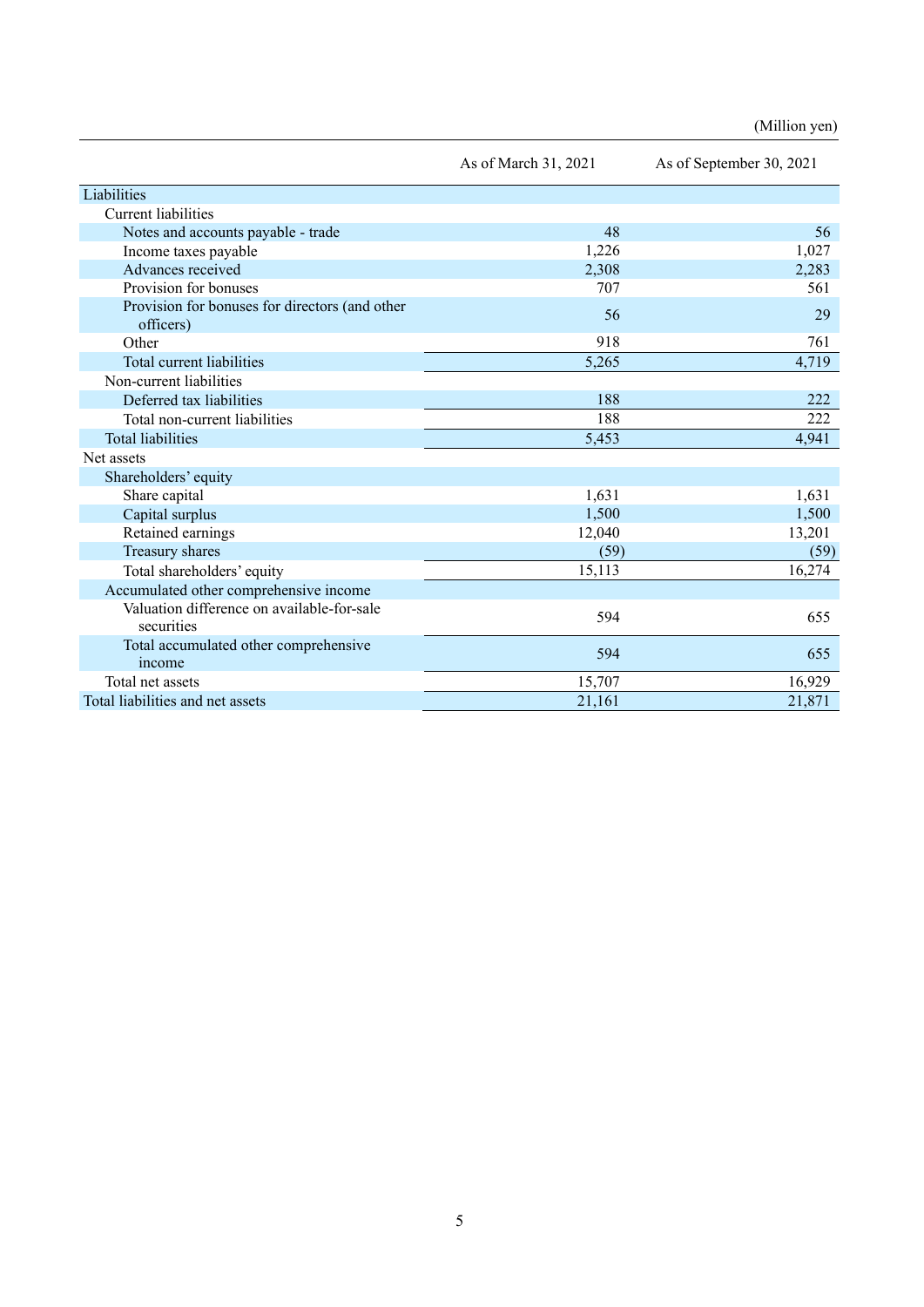## (2) Quarterly Consolidated Statements of Income and Comprehensive Income

## Quarterly Consolidated Statements of Income

Six Months Ended September 30

|                                              |                                                | (Million yen)                                  |
|----------------------------------------------|------------------------------------------------|------------------------------------------------|
|                                              | For the six months ended<br>September 30, 2020 | For the six months ended<br>September 30, 2021 |
| Net sales                                    | 6,179                                          | 6,716                                          |
| Cost of sales                                | 1,344                                          | 1,392                                          |
| Gross profit                                 | 4,835                                          | 5,323                                          |
| Selling, general and administrative expenses | 2,317                                          | 2,311                                          |
| Operating profit                             | 2,517                                          | 3,012                                          |
| Non-operating income                         |                                                |                                                |
| Dividend income                              | 20                                             | 17                                             |
| Commission income                            | 4                                              | 3                                              |
| Other                                        | 3                                              | 3                                              |
| Total non-operating income                   | 28                                             | 25                                             |
| Non-operating expenses                       |                                                |                                                |
| Loss on valuation of investment securities   |                                                | 5                                              |
| Total non-operating expenses                 |                                                | 5                                              |
| Ordinary profit                              | 2,545                                          | 3,032                                          |
| Profit before income taxes                   | 2,545                                          | 3,032                                          |
| Income $taxes - current$                     | 801                                            | 1,035                                          |
| Income taxes – deferred                      | 48                                             | (20)                                           |
| Total income taxes                           | 849                                            | 1,014                                          |
| Profit                                       | 1,696                                          | 2,017                                          |
| Profit attributable to owners of parent      | 1,696                                          | 2,017                                          |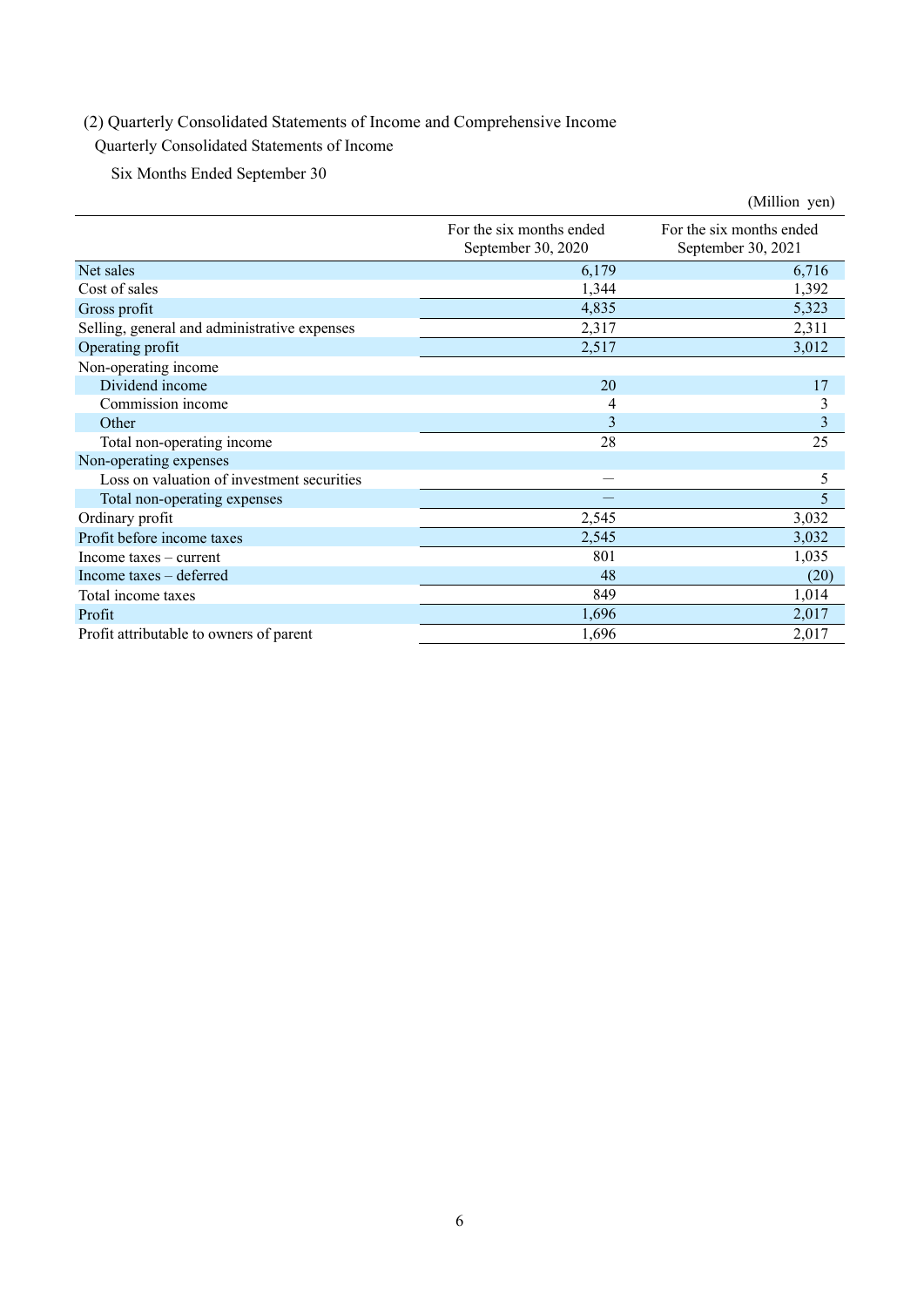## Quarterly Consolidated Statements of Comprehensive Income

Six Months Ended September 30

|                                                                    |                                                | (Million yen)                                  |
|--------------------------------------------------------------------|------------------------------------------------|------------------------------------------------|
|                                                                    | For the six months ended<br>September 30, 2020 | For the six months ended<br>September 30, 2021 |
| Profit                                                             | 1,696                                          | 2,017                                          |
| Other comprehensive income                                         |                                                |                                                |
| Valuation difference on available-for-sale securities              | 170                                            | 60                                             |
| Total other comprehensive income                                   | 170                                            | 60                                             |
| Comprehensive income                                               | 1.866                                          | 2,078                                          |
| Comprehensive income attributable to                               |                                                |                                                |
| Comprehensive income attributable to owners of<br>parent           | 1,866                                          | 2,078                                          |
| Comprehensive income attributable to non-<br>controlling interests |                                                |                                                |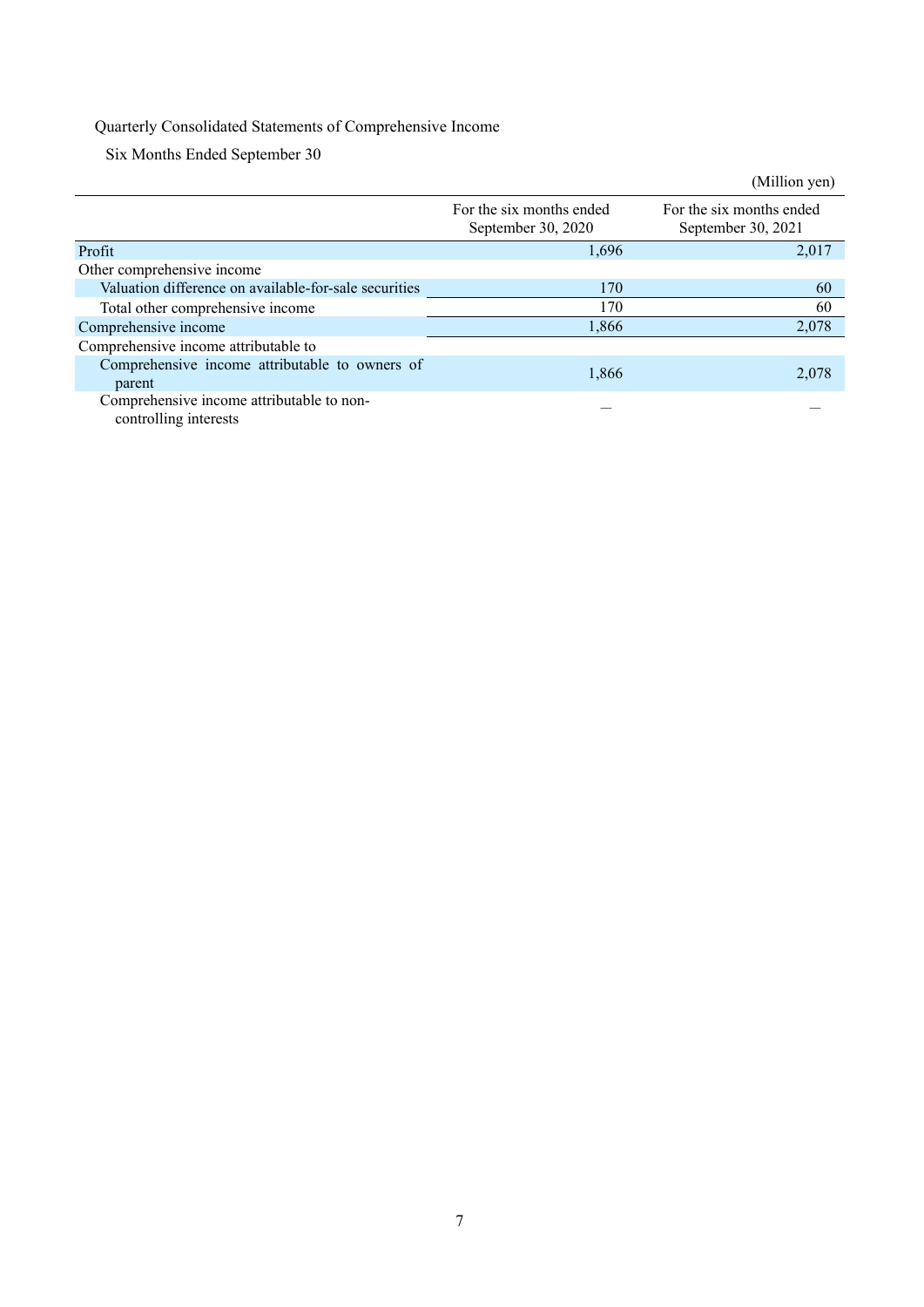## (3) Quarterly Consolidated Statements of Cash Flows

|                                                                                    |                                                | (Million yen)                                  |  |
|------------------------------------------------------------------------------------|------------------------------------------------|------------------------------------------------|--|
|                                                                                    | For the six months ended<br>September 30, 2020 | For the six months ended<br>September 30, 2021 |  |
| Cash flows from operating activities                                               |                                                |                                                |  |
| Profit before income taxes                                                         | 2,545                                          | 3,032                                          |  |
| Depreciation                                                                       | 105                                            | 92                                             |  |
| Increase (decrease) in provision for bonuses                                       | (118)                                          | (145)                                          |  |
| Increase (decrease) in provision for bonuses for directors<br>(and other officers) | (26)                                           | (27)                                           |  |
| Loss (gain) on valuation of investment securities                                  |                                                | 5                                              |  |
| Decrease (increase) in trade receivables                                           | (126)                                          | (313)                                          |  |
| Decrease (increase) in inventories                                                 | 11                                             | 14                                             |  |
| Increase (decrease) in advances received                                           | 117                                            | (25)                                           |  |
| Other, net                                                                         | (118)                                          | 79                                             |  |
| Subtotal                                                                           | 2,390                                          | 2,713                                          |  |
| Interest and dividends received                                                    | 20                                             | 17                                             |  |
| Income taxes paid                                                                  | (647)                                          | (1,322)                                        |  |
| Net cash provided by (used in) operating activities                                | 1,764                                          | 1,408                                          |  |
| Cash flows from investing activities                                               |                                                |                                                |  |
| Purchase of property, plant and equipment                                          | (86)                                           | (17)                                           |  |
| Purchase of intangible assets                                                      | (124)                                          | (70)                                           |  |
| Other, net                                                                         | 3                                              | (1)                                            |  |
| Net cash provided by (used in) investing activities                                | (207)                                          | (90)                                           |  |
| Cash flows from financing activities                                               |                                                |                                                |  |
| Purchase of treasury shares                                                        |                                                | (0)                                            |  |
| Dividends paid                                                                     | (928)                                          | (1,032)                                        |  |
| Net cash provided by (used in) financing activities                                | (928)                                          | (1,033)                                        |  |
| Effect of exchange rate change on cash and cash equivalents                        |                                                |                                                |  |
| Net increase (decrease) in cash and cash equivalents                               | 628                                            | 285                                            |  |
| Cash and cash equivalents at beginning of period                                   | 10,543                                         | 13,598                                         |  |
| Cash and cash equivalents at end of period                                         | 11,171                                         | 13,883                                         |  |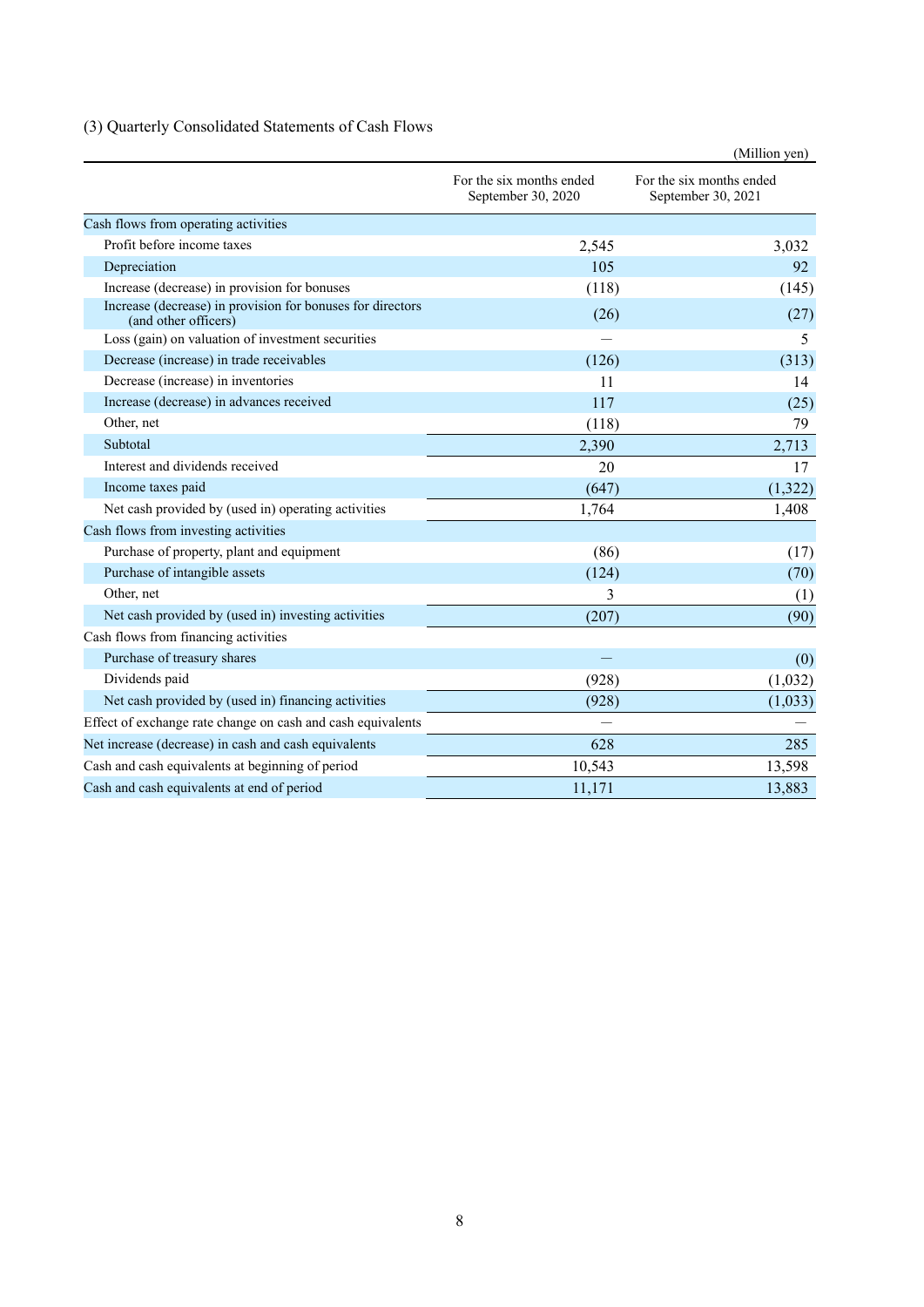(4) Notes to Quarterly Consolidated Financial Statements

(Notes on going concern assumptions)

Not applicable.

(Notes on significant changes in shareholders' equity) Not applicable.

(Changes in accounting policies)

(Application of accounting standards concerning revenue and other standards)

The "Accounting Standard for Revenue Recognition" (ASBJ Statement No. 29, March 31, 2020; hereinafter referred to as the "Revenue Recognition Accounting Standard") and other standards have been applied since the beginning of the first quarter of the fiscal year under review, and the Company recognizes revenue from the amount expected to be received in exchange for promised goods or services upon the transfer of control over the goods or services to customers. The Company previously recognized revenue in connection with the granting of licenses with a limited term of agreement from the terms of agreement thereof. However, as a result of the abovementioned recognition approach, the Company has changed the way of recognition: when the nature of the promise at the time of granting a customer a license is a right to access intellectual property, revenue is recognized for a specific period; or when the nature of the promise at the time of granting a customer a license is a right to use intellectual property, revenue is recognized at a specific point of time. Moreover, considerations to be paid to customers, such as sales rebates, were previously handled as selling, general and administrative expenses but are handled by reducing them from the total sales at present.

The application of the Revenue Recognition Accounting Standard and other standards is handled as a transitional treatment as stipulated in proviso of Paragraph 84 of the Revenue Recognition Accounting Standard. The cumulative effects of retrospectively applying the new accounting policies to periods prior to the beginning of the first quarter of the fiscal year under review were added to or deducted from retained earnings at the beginning of the first quarter of the fiscal year under review, and the new accounting policies were applied from the said beginning balance.

As a result, net sales for the six months ended September 30, 2021 decreased by 55 million yen, and operating profit, ordinary profit, and profit before income taxes each decreased by 11 million yen. In addition, the beginning balance of retained earnings increased by 177 million yen.

In accordance with the transitional treatment prescribed in Paragraph 28-15 of the "Accounting Standard for Quarterly Financial Reporting" (ASBJ Statement No. 12, March 31, 2020), information on the disaggregation of revenues from contracts with customers has not been provided for the six months ended September 30, 2020.

#### (Application of accounting standard for fair value measurement and other standards)

The "Accounting Standard for Fair Value Measurement" (ASBJ Statement No. 30, July 4, 2019; hereinafter referred to as the "Fair Value Measurement Accounting Standard") and other standards have been applied from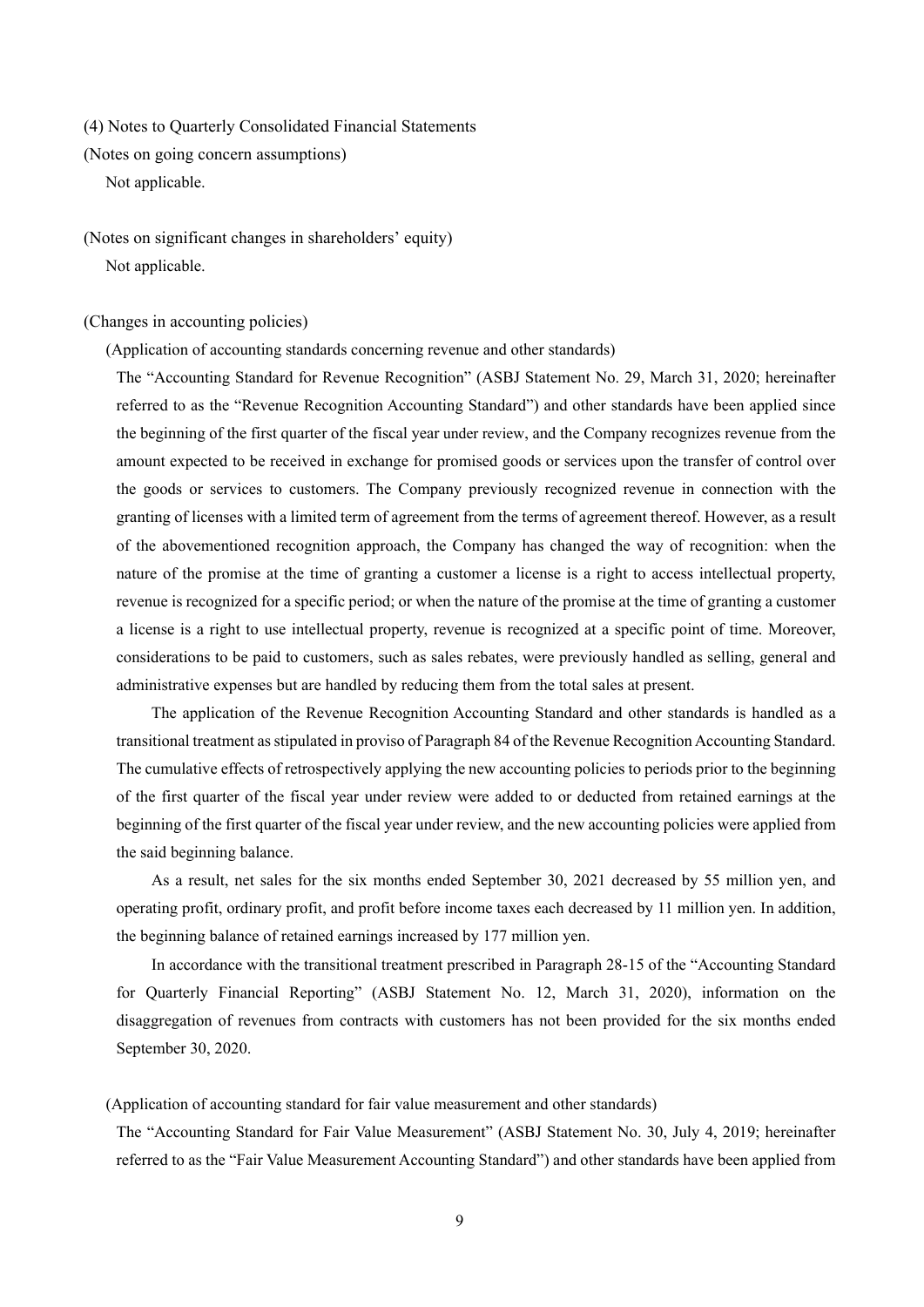the beginning of the first quarter of the fiscal year under review, and the Company will continue to apply the new accounting policy stipulated in the Fair Value Measurement Accounting Standard and other standards in the future in accordance with transitional treatment stipulated in Paragraph 19 of the Fair Value Measurement Accounting Standard and Paragraph 44-2 of the "Accounting Standard for Financial Instruments" (ASBJ Statement No. 10, July 4, 2019). The application of these standards has no impact on quarterly consolidated financial statements.

## (Additional information)

There is no significant change to the accounting estimates in association with the spread of COVID-19 stated in (Additional information) on the Annual Securities Report for the previous fiscal year.

(Segment information)

[Segment information]

I. For the six months ended September 30, 2020 (from April 1, 2020 to September 30, 2020)

1. Information on net sales and profit or loss by reportable segment

|                                 |                                           |                                                             |                                 |       |                | (Million yen)                                                |
|---------------------------------|-------------------------------------------|-------------------------------------------------------------|---------------------------------|-------|----------------|--------------------------------------------------------------|
|                                 | Reportable segment                        |                                                             |                                 |       |                | Amount recorded                                              |
|                                 | Architecture<br>System<br><b>Business</b> | Surveying/Civil<br>Engineering<br>System<br><b>Business</b> | IT Solutions<br><b>Business</b> | Total | Adjustments *1 | in Quarterly<br>Consolidated<br>Statements of<br>Income $*2$ |
| Net sales                       |                                           |                                                             |                                 |       |                |                                                              |
| Sales to external customers     | 2,855                                     | 3,266                                                       | 58                              | 6,179 |                | 6,179                                                        |
| Intersegment sales or transfers |                                           |                                                             |                                 |       |                |                                                              |
| Total                           | 2,855                                     | 3,266                                                       | 58                              | 6,179 |                | 6,179                                                        |
| Segment profit (loss)           | 995                                       | 1.486                                                       | (47)                            | 2,434 | 83             | 2,517                                                        |

(Notes)

1. The adjustment of 83 million yen to segment profit (loss) is management fees and other fees received from group companies and expenses related to group management.

2. Segment profit (loss) is adjusted to align with the operating profit in the quarterly consolidated statements of income.

II. For the six months ended September 30, 2021 (from April 1, 2021 to September 30, 2021)

1. Information on net sales and profit or loss by reportable segment

|                                 |                                           |                                                             |                                 |       |                | (Million yen)                                                |
|---------------------------------|-------------------------------------------|-------------------------------------------------------------|---------------------------------|-------|----------------|--------------------------------------------------------------|
|                                 | Reportable segment                        |                                                             |                                 |       |                | Amount recorded                                              |
|                                 | Architecture<br>System<br><b>Business</b> | Surveying/Civil<br>Engineering<br>System<br><b>Business</b> | IT Solutions<br><b>Business</b> | Total | Adjustments *1 | in Quarterly<br>Consolidated<br>Statements of<br>Income $*2$ |
| Net sales                       |                                           |                                                             |                                 |       |                |                                                              |
| Sales to external customers     | 3,101                                     | 3,477                                                       | 137                             | 6,716 |                | 6,716                                                        |
| Intersegment sales or transfers |                                           |                                                             |                                 |       |                |                                                              |
| Total                           | 3,101                                     | 3,477                                                       | 137                             | 6,716 |                | 6,716                                                        |
| Segment profit                  | 1,174                                     | 1,744                                                       | 21                              | 2,940 | 71             | 3,012                                                        |

(Notes)

1. The adjustment of 71 million yen to segment profit is management fees and other fees received from group companies and expenses related to group management.

2. Segment profit is adjusted to align with the operating profit in the quarterly consolidated statements of income.